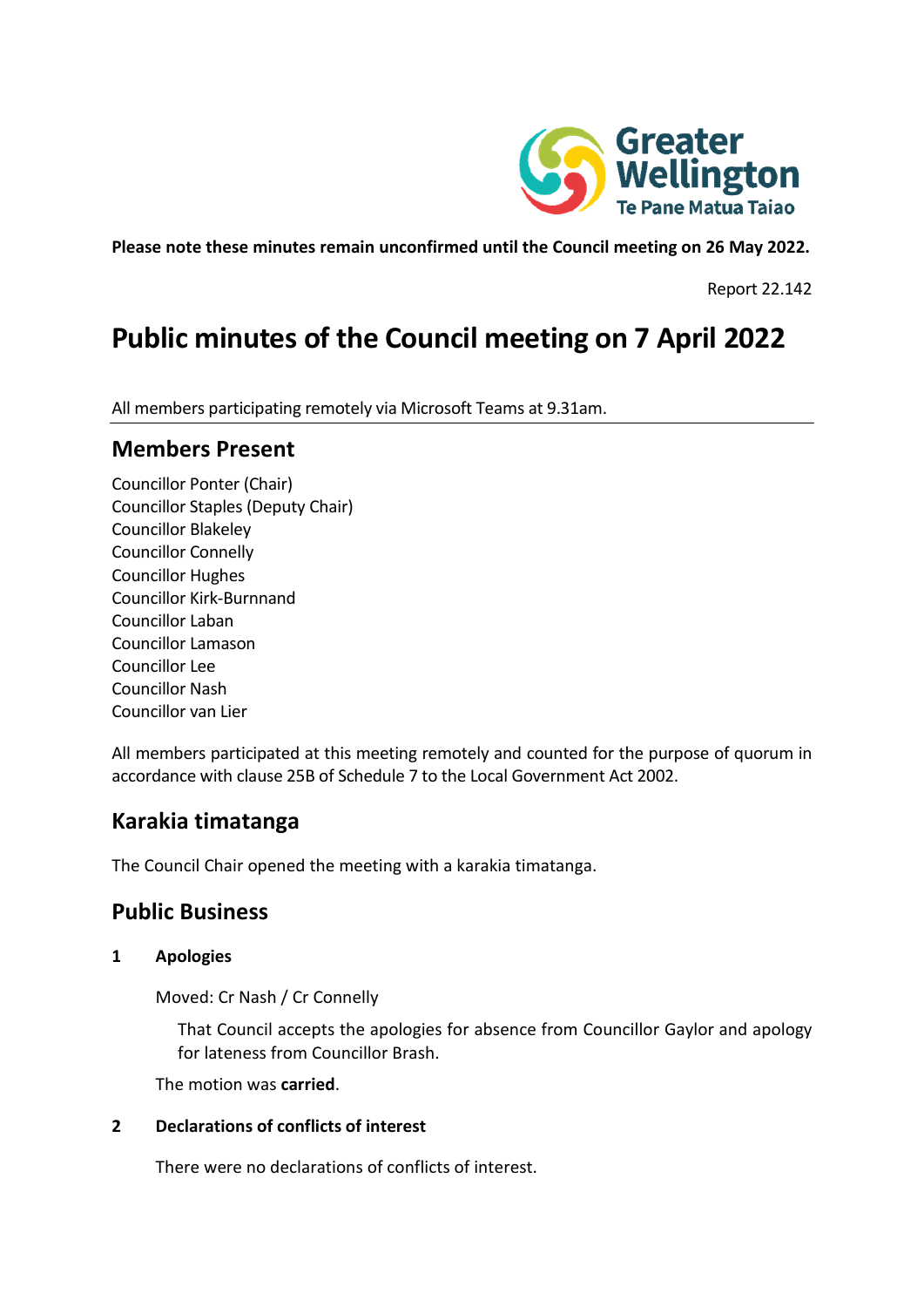#### **3 Public participation**

There was no public participation.

#### **4 Confirmation of the Public minutes of the Council meeting on 17 March 2022 - Report 22.115**

Moved: Cr Kirk-Burnnand / Cr Staples

That Council confirms the Public minutes of the Council meeting on 17 March 2022 – Report 22.115.

The motion was **carried.**

**5 Update on the Progress of Action Items from Previous Council Meetings – April 2022 – Report 22.132** [For Information]

# **Strategy, policy or major issues**

#### **6 Waiōhine River Plan – Report 22.135**

Wayne O'Donnell, General Manager, Catchment Management, and Andy Brown, Team Leader, Investment, Strategy and Planning, spoke to the report.

Moved: Cr Staples / Cr Connelly

That Council adopts the Waiōhine River Plan (Attachment 2).

The motion was **carried.**

**Noted:** Council thanked officers for their work in bringing the Waiōhine River Plan to a completion.

**Noted:** Council requested that a letter of thanks be sent to members of the Waiōhine FMP Steering Group, from the Council Chair and Chair of the Steering Group, thanking members for their contribution to the development of the Waiōhine River Plan.

#### **7 Draft Submission on Road User Chargers – Report 22.138**

Amelia Wilkins, Strategic Advisor, spoke to the report.

Moved: Cr Blakeley / Cr Nash

That Council:

- 1 Approves the submission on the Road User Charges discussion document (Attachment 1).
- 2 Authorises the Council Chair to make minor editorial amendments to the submission to correct errors and improve public understanding.

The motion was **carried.**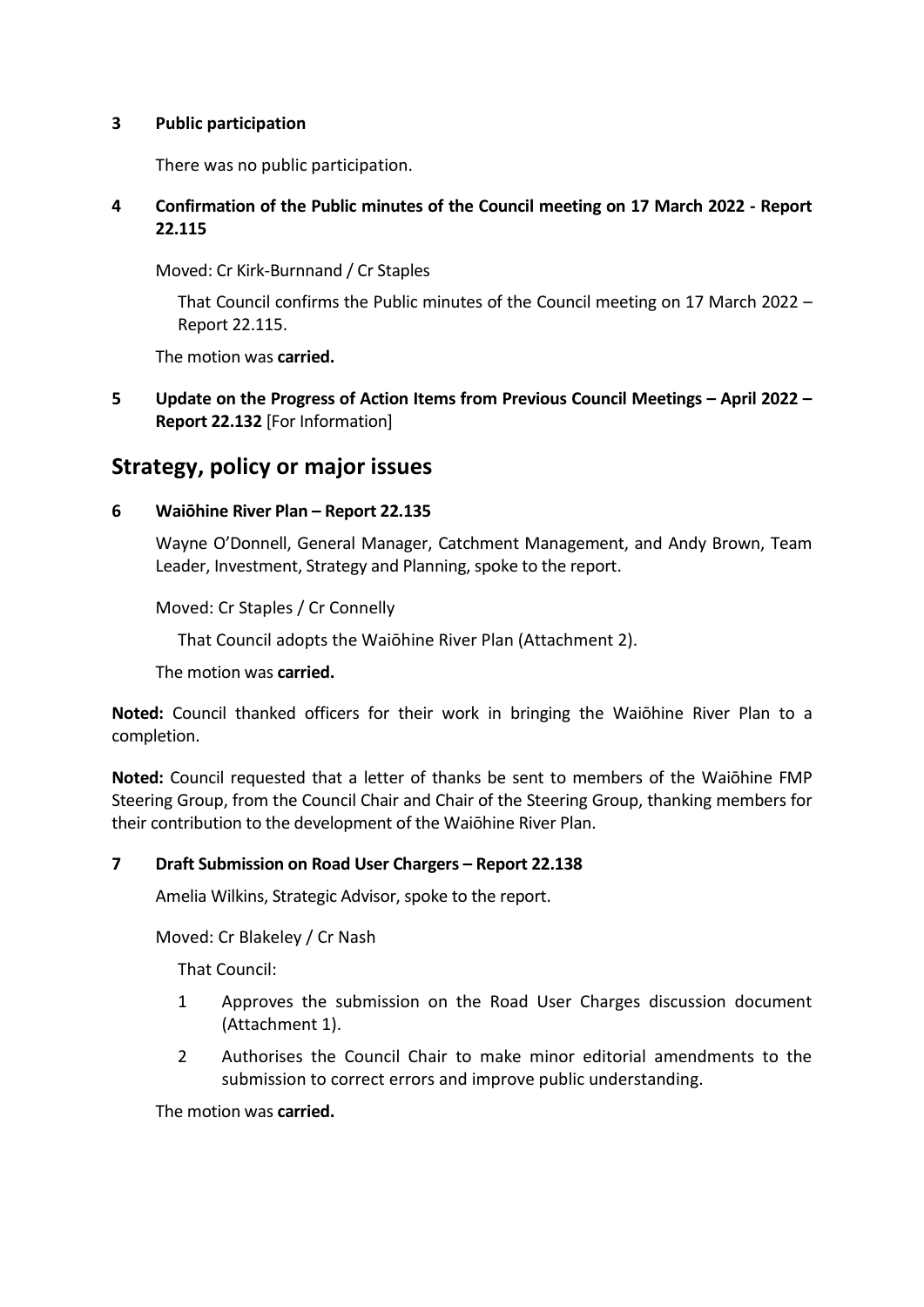#### **8 Fluoridation of Water Supply – Report 22.134** [For Information]

Samantha Gain, General Manager, Corporate Services, spoke to the report.

Ms Gain advised that the Wellington Water board has confirmed and issued the terms of reference for the independent inquiry into the events detailed in the report, which will be undertaken by Martin Jenkins.

**9 Central Government Co-Investment in Flood Protection Schemes – 22.117** [For Information]

Wayne O'Donnell, General Manager, Catchment Management, and Graeme Campbell, Manager, Flood Protection, spoke to the report and tabled a presentation.

### **Governance**

#### **10 WRC Holdings – Draft Statement of Intent 2023 – Report 22.121**

Sean Máhoney, Company Portfolio and Economic Development Manager, spoke to the report.

Moved: Cr Lamason / Cr Hughes

That Council:

- 1 Receives the Draft Statement of Intent from WRC Holdings.
- 2 Requests that climate related financial disclosure status is incorporated into the Draft Statement of Intent.

The motion was **carried.**

**Noted:** Council requested that officers provide further information regarding the living wage in relation to Council Controlled Organisations.

#### **11 Establishment of the 2022 Funding and Financial Policies Hearing Committee - Report 22.119**

Francis Ryan, Manager, Democratic Services, spoke to the report.

Moved: Cr Connelly / Cr Lee

That Council:

- 1 Establishes the 2022 Funding and Financial Policies Hearing Committee.
- 2 Appoints councillors to the 2022 Funding and Financial Policies Hearing Committee, as follows:
	- a Councillor Blakeley
	- b Councillor Connelly
	- c Councillor Gaylor
	- d Councillor Kirk-Burnnand
	- e Councillor Ponter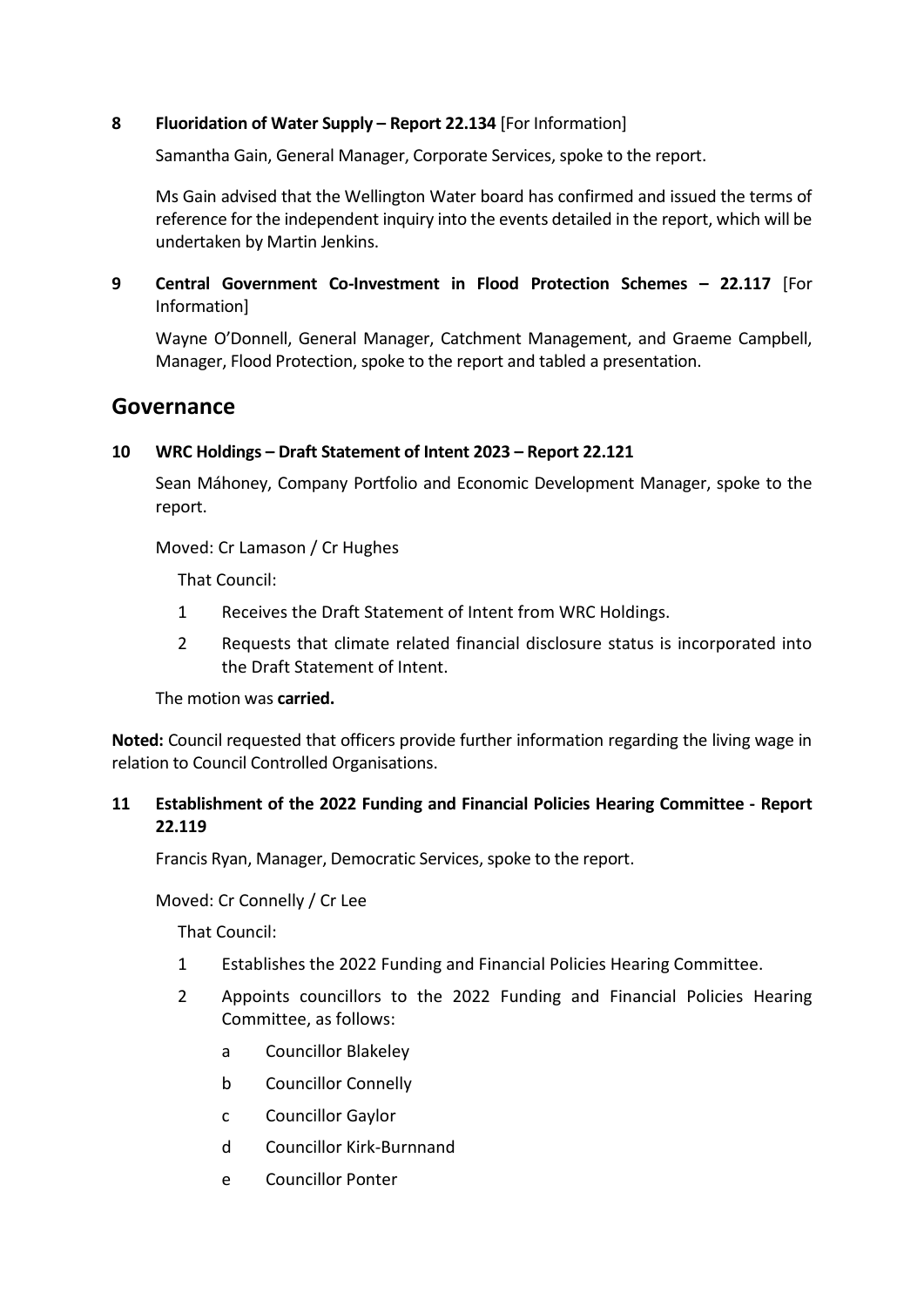- f Councillor Staples.
- 3 Appoints Councillor Ponter as 2022 Funding and Financial Policies Hearing Committee Chair.
- 4 Adopts the Terms of Reference (Attachment 1) for the 2022 Funding and Financial Policies Hearing Committee, subject to amendments to reflect the adopted membership of the committee and the quorum being three members.
- 5 Notes that the hearing is scheduled for 17 to 19 May 2022.

The motion was **carried.**

#### **12 Local Government New Zealand Annual General Meeting Attendance - Report 22.133**

Moved: Cr Kirk-Burnnand / Cr Staples

That Council:

- 1 **Approves** the attendance of Councillors Ponter, Staples and Nash, and Nigel Corry, Chief Executive, at the 2022 Local Government New Zealand Annual General Meeting.
- 2 **Appoints** Councillor Ponter as the Presiding Delegate for voting on behalf of the Council at the 2022 Local Government New Zealand Annual General Meeting.
- **3 Appoints** Councillors Staples and Nash, and Nigel Corry, Chief Executive, as Alternate Delegates for voting on behalf of the Council at the 2022 Local Government New Zealand Annual General Meeting if Councillor Ponter is absent.

The motion was **carried.**

**13 Wellington Water Committee meeting – 18 March 2022 – Report 22.129** [For Information]

Samantha Gain, General Manager, Corporate Services, spoke to the report.

The meeting adjourned at 10.28am and resumed at 10.40am.

- **14 Wellington Civil Defence Emergency Management Group Meeting – 22 March 2022 – Report 22.123** [For Information]
- **15 Regional Transport Committee Meeting – 22 March 2022 – Report 22.122** [For Information]
- **16 Wellington Regional Leadership Committee Meeting 22 March 2022 – Report 22.124** [For Information]

## **Resolution to exclude the public**

**17 Resolution to exclude the public – Report 22.137**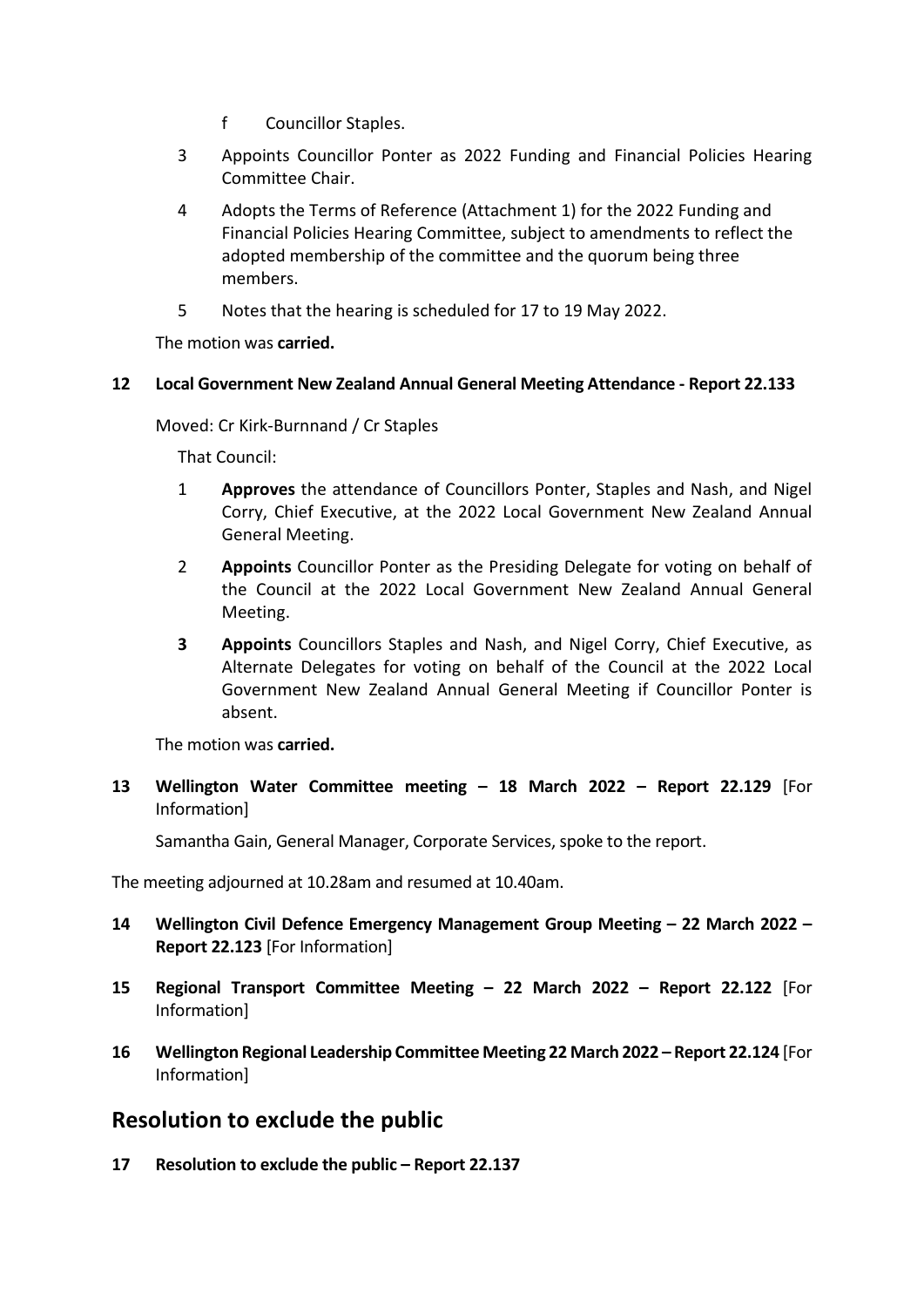Moved: Cr Kirk-Burnnand / Cr Hughes

That Council excludes the public from the following parts of the proceedings of this meeting, namely:

RiverLink Project – Authorisation to Execute Project Partner Agreement Variation 2 – Report PE22.130

Appointment of Director to Predator Free Wellington Limited – Report PE22.93

Appointment of Directors – WRC Holdings – Report PE22.120

The general subject of each matter to be considered while the public is excluded, the reasons for passing this resolution in relation to each matter, and the specific ground/s under section 48)1 of the Local Government Official Information and Meetings Act 1987 (the Act) for the passing of this resolution are as follows:

| RiverLink Project - Authorisation to Execute Project Partner Agreement<br>Variation 2 - Report PE22.130                                                                                                                                                                                                                                                                                            |                                                                                                                                                                                                                                            |
|----------------------------------------------------------------------------------------------------------------------------------------------------------------------------------------------------------------------------------------------------------------------------------------------------------------------------------------------------------------------------------------------------|--------------------------------------------------------------------------------------------------------------------------------------------------------------------------------------------------------------------------------------------|
| Reason/s for passing this resolution in<br>relation to each matter                                                                                                                                                                                                                                                                                                                                 | Ground/s under section 48(1) for the<br>passing of this resolution                                                                                                                                                                         |
| Certain information contained in this<br>report relates to RiverLink Project<br>contracting<br>procurement<br>and<br>information and costs. Release of this<br>information would be likely to prejudice<br>or disadvantage the ability of Greater<br>Wellington to carry on negotitations<br>without prejudice.<br>Greater Wellington has not been able to<br>identify a public interest favouring | The public conduct of this part of the<br>meeting is excluded as per section<br>7(2)(i) of the Act (to enable any local<br>authority holding the information to<br>on, without<br>prejudice<br>carry<br>or<br>disadvantage, negotiations). |
| disclosure of this particular information<br>in public proceedings of the meeting<br>that would override the need to<br>withhold the information.                                                                                                                                                                                                                                                  |                                                                                                                                                                                                                                            |
| Appointment of Director to Predator Free Wellington Limited - Report PE22.93                                                                                                                                                                                                                                                                                                                       |                                                                                                                                                                                                                                            |
| Reason/s for passing this resolution in<br>relation to each matter                                                                                                                                                                                                                                                                                                                                 | Ground/s under section 48(1) for the<br>passing of this resolution                                                                                                                                                                         |
| The information contained in this report<br>identifying<br>includes<br>personal<br>and<br>information<br>about<br>the<br>proposed<br>candidate. Withholding this information<br>prior to Council's decision is necessary<br>to protect the privacy of that natural<br>person as releasing this information<br>would disclose their consideration as a                                              | The public conduct of this part of the<br>meeting is excluded as per section<br>$7(2)(a)$ of the Act, to protect the privacy<br>of natural persons.                                                                                        |